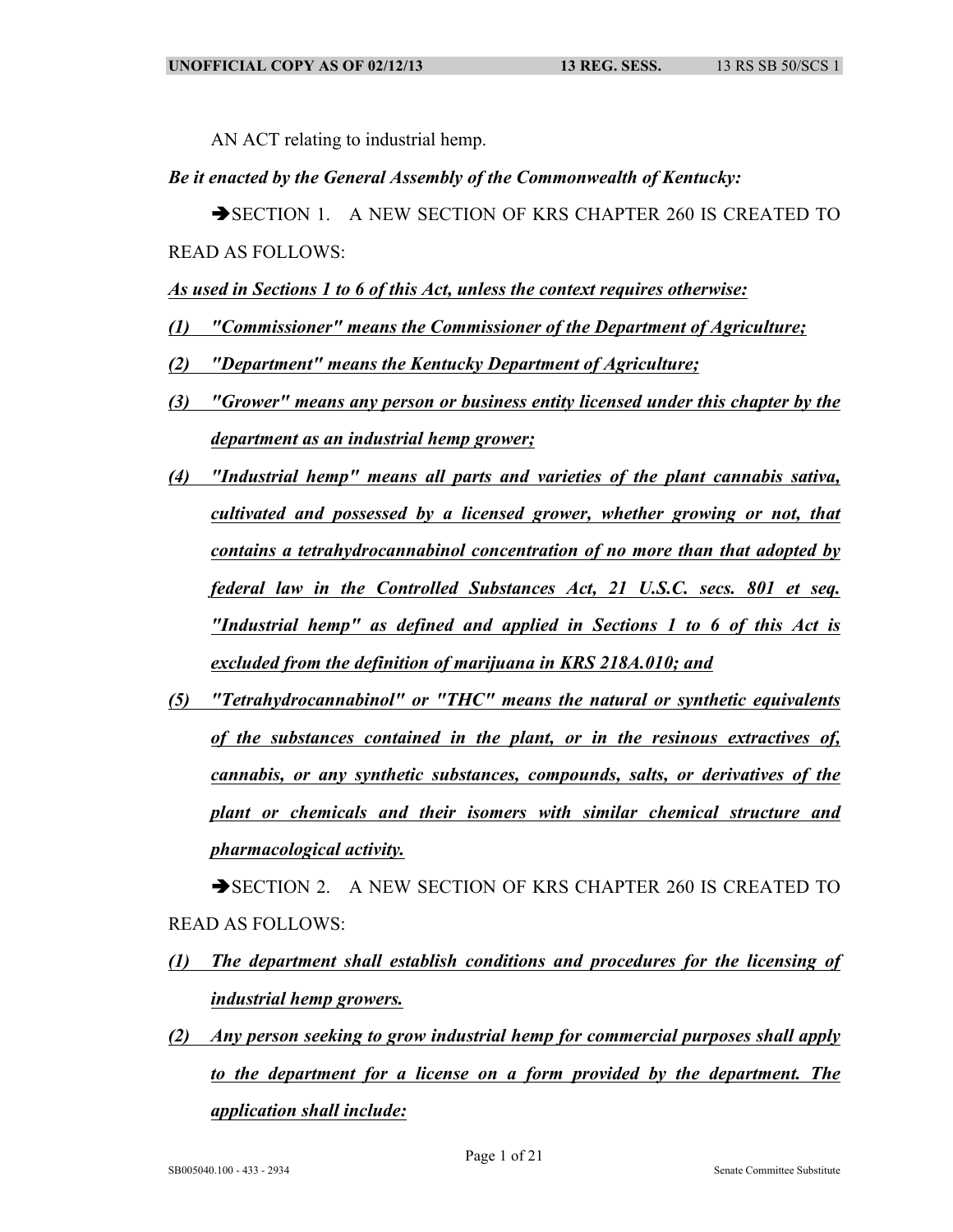- *(a) The name and mailing address of the grower;*
- *(b) The legal description and global positioning coordinates sufficient for locating the production fields to be used to grow industrial hemp. A license from the department shall authorize industrial hemp production only on the land areas specified in the license; and*
- *(c) Submittal to the department on the license application of a written consent granting a state or national criminal history check and a signed statement indicating whether the applicant has ever been convicted of a felony or misdemeanor.*
	- *1. The department shall have the responsibility of coordinating the state or national criminal history check of the license applicant and shall consult with the Kentucky State Police, the sheriff of the county in which the industrial hemp will be grown, and other law enforcement agencies as needed in undertaking the criminal history check. All costs associated with the check shall be paid by the applicant.*
	- *2. A person with a prior felony drug conviction within ten (10) years of applying for the industrial hemp grower license shall not be eligible for the license.*
- *(3) If the applicant has completed the application process to the satisfaction of the department, the department shall issue the license, which shall be valid for a period of one (1) year. Any persons licensed under this section shall be presumed to be growing or processing industrial hemp for commercial purposes.*
- *(4) A minimum of ten (10) acres shall be planted for each license granted by the department. The department may license and authorize hemp production plots of less than ten (10) acres for research purposes.*
- *(5) The commissioner shall, by administrative regulation promulgated in accordance with KRS Chapter 13A, establish the fee amount of the industrial hemp grower*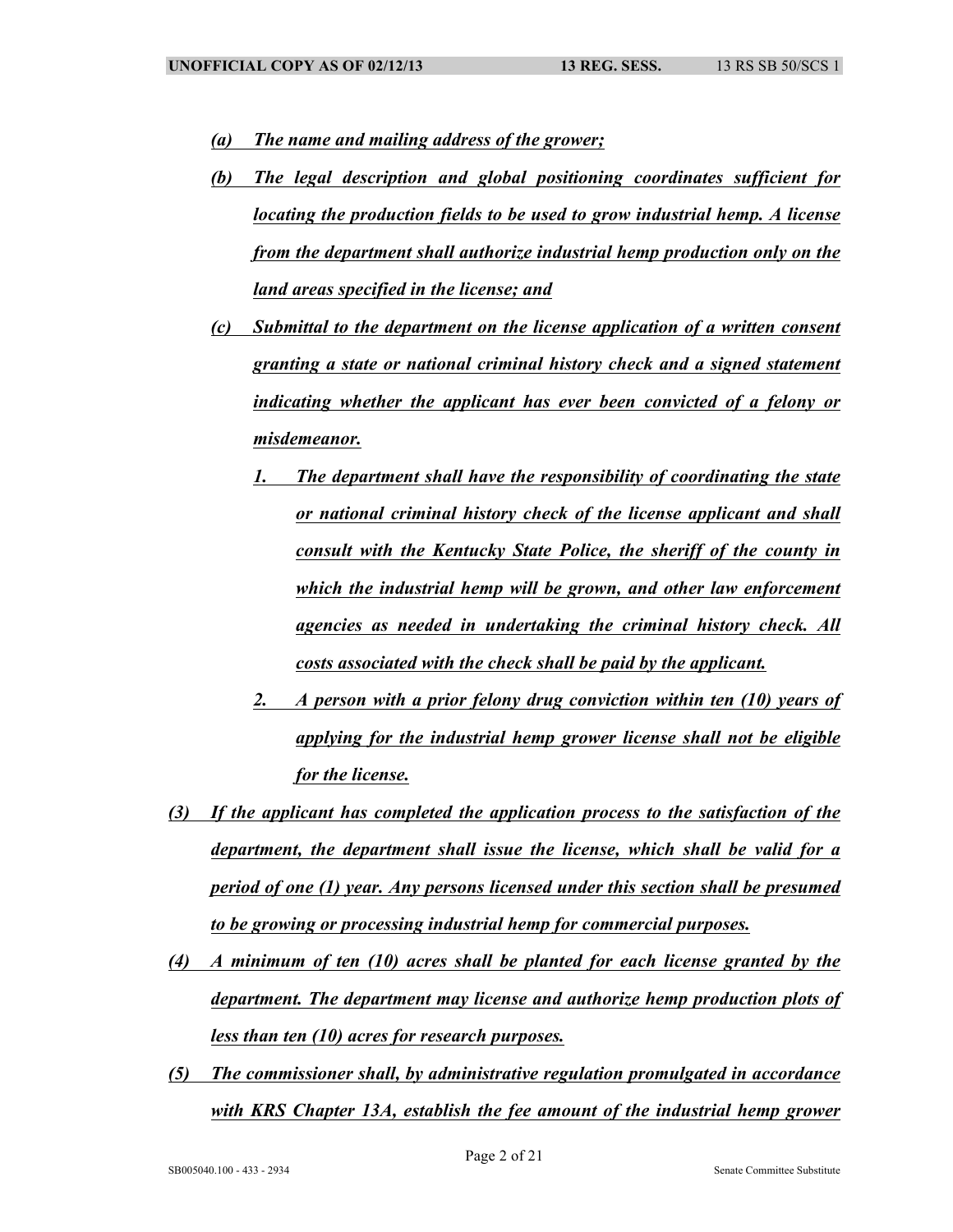*license.*

- *(6) A copy of, or appropriate electronic record of, any license granted by the department under the industrial hemp production program shall be forwarded immediately to the Kentucky State Police and to the sheriff of the county or counties where the industrial hemp is licensed to be planted, grown, harvested, processed, and possessed.*
- *(7) All records, data, and information filed in support of an industrial hemp application shall be considered proprietary and subject to inspection only upon order of a court of competent jurisdiction.*
- *(8) In addition to the criminal history checks required by subsection (2) of this section, the department shall be responsible for monitoring registered industrial hemp fields and shall randomly test the industrial hemp for compliance with THC levels.*

SECTION 3. A NEW SECTION OF KRS CHAPTER 260 IS CREATED TO READ AS FOLLOWS:

- *(1) A grower granted a license to produce industrial hemp shall:*
	- *(a) Maintain records that reflect compliance with the provisions of Sections 1 to 6 of this Act and with all other state laws regulating the planting and cultivation of industrial hemp;*
	- *(b) Retain all industrial hemp production and sales records for at least three (3) years;*
	- *(c) Allow industrial hemp crops throughout sowing, growing, harvesting, storing, and processing to be inspected by and at the discretion of the Commissioner or the Commissioner's designee, and law enforcement personnel;*
	- *(d) File with the department documentation indicating that the industrial hemp seeds planted were of a type and variety certified to have no more THC*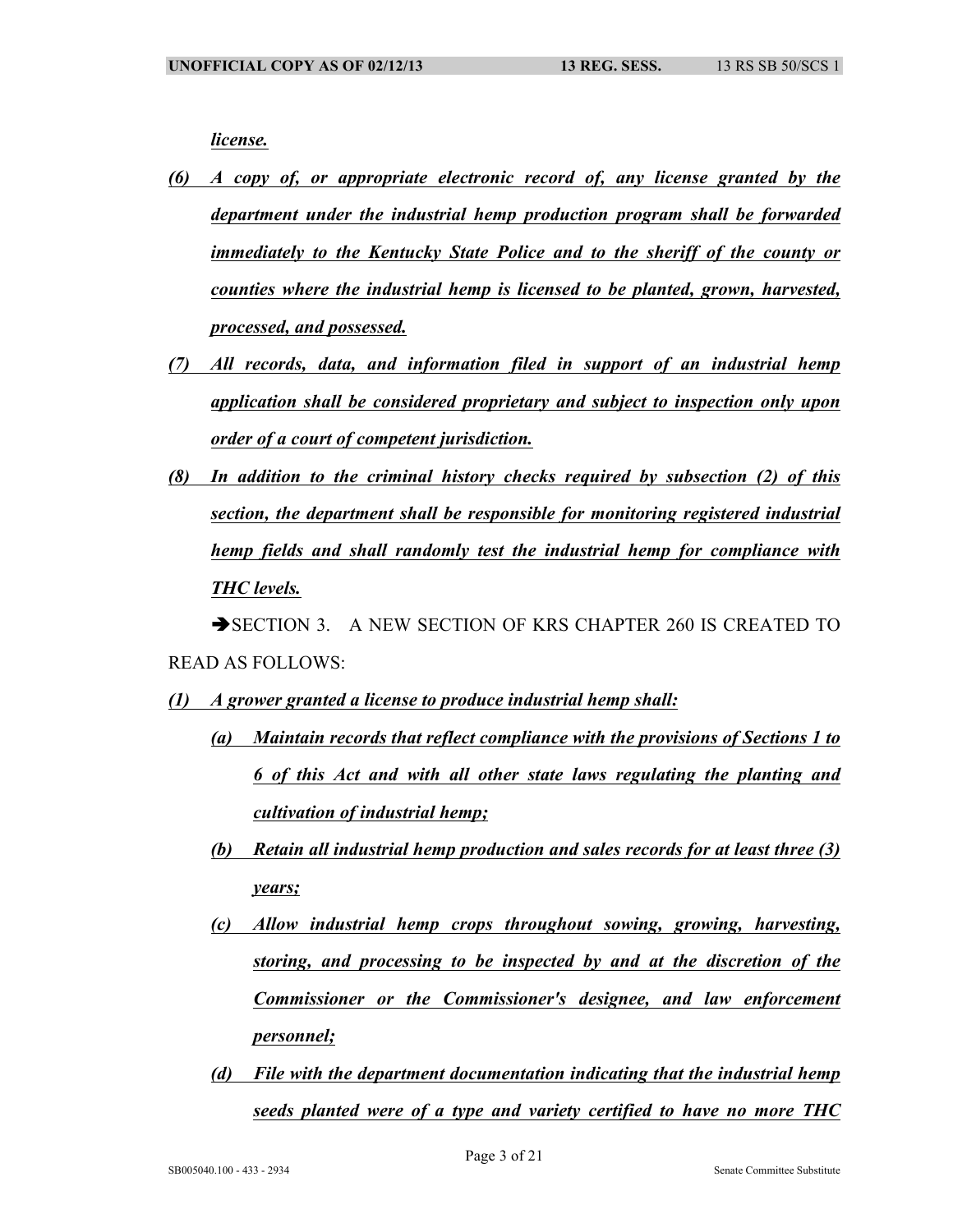*concentration than that adopted by federal law in the Controlled Substances Act, 21 U.S.C. secs. 801 et seq.;*

- *(e) Notify the department of the sale or distribution of any industrial hemp grown or processed under the license and the names and addresses of the persons to whom the industrial hemp was sold or distributed; and*
- *(f) Provide the department with any contracts between the licensee and any person to whom industrial hemp was sold or distributed.*
- *(2) Any person licensed to grow and process industrial hemp under Sections 1 to 6 of this Act may import and resell industrial hemp seed that has been certified as having no more THC concentration than that adopted by federal law in the Controlled Substances Act, 21 U.S.C. secs. 801 et seq.*
- *(3) Only industrial hemp licensees, their designees, or agents shall be permitted to transport industrial hemp off a production site. When transporting industrial hemp off the production site, licensees, their designees, or agents shall carry with them the licensing documents from the department, evidencing that the industrial hemp is from certified seed produced by a licensed grower.*

SECTION 4. A NEW SECTION OF KRS CHAPTER 260 IS CREATED TO READ AS FOLLOWS:

- *(1) Nothing in Sections 1 to 6 of this Act shall be construed to authorize any person to violate any federal rules or regulations.*
- *(2) If any part of Sections 1 to 6 of this Act conflicts with a provision of federal law regarding industrial hemp that has been adopted in Kentucky under KRS 260.865, the federal provision shall control to the extent of the conflict.*

SECTION 5. A NEW SECTION OF KRS CHAPTER 260 IS CREATED TO READ AS FOLLOWS:

*The department shall report periodically to the Kentucky Industrial Hemp Commission created by KRS 260.857 on matters related to the issuance of licenses to produce*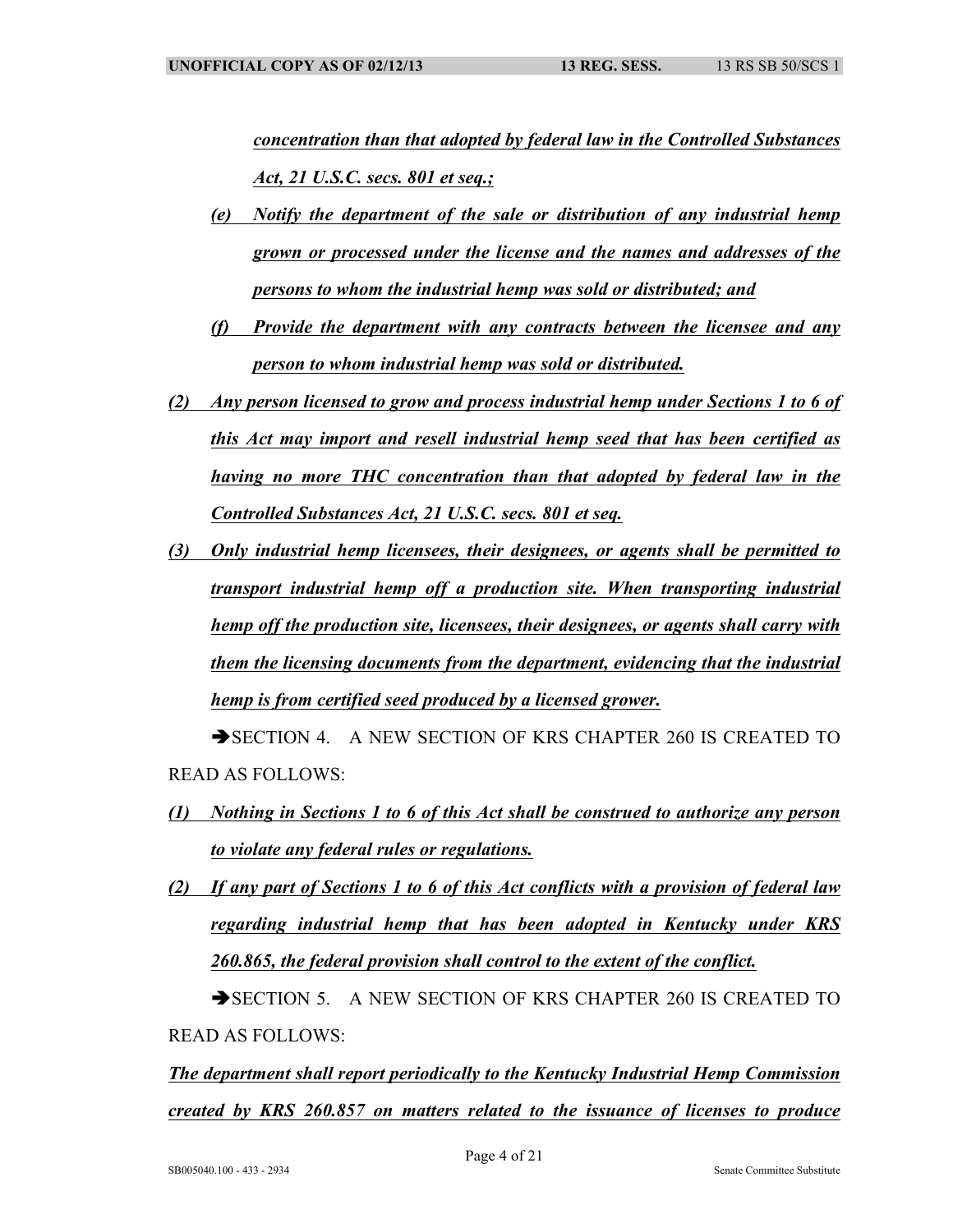*industrial hemp.*

SECTION 6. A NEW SECTION OF KRS CHAPTER 260 IS CREATED TO READ AS FOLLOWS:

- *(1) Any person possessing a hemp grower license who does not comply the requirements of Sections 1 to 6 of this Act shall forfeit the right to grow industrial hemp for a period of up to five (5) years.*
- *(2) The commissioner shall, by administrative regulation promulgated in accordance with KRS Chapter 13A, establish the conditions and procedures necessary to carry out the provisions of Sections 1 to 6 of this Act.*

 $\rightarrow$  Section 7. KRS 218A.010 is amended to read as follows:

As used in this chapter:

- (1) "Administer" means the direct application of a controlled substance, whether by injection, inhalation, ingestion, or any other means, to the body of a patient or research subject by:
	- (a) A practitioner or by his or her authorized agent under his or her immediate supervision and pursuant to his or her order; or
	- (b) The patient or research subject at the direction and in the presence of the practitioner;
- (2) "Anabolic steroid" means any drug or hormonal substance chemically and pharmacologically related to testosterone that promotes muscle growth and includes those substances listed in KRS 218A.090(5) but does not include estrogens, progestins, and anticosteroids;
- (3) "Cabinet" means the Cabinet for Health and Family Services;
- (4) "Child" means any person under the age of majority as specified in KRS 2.015;
- (5) "Cocaine" means a substance containing any quantity of cocaine, its salts, optical and geometric isomers, and salts of isomers;
- (6) "Controlled substance" means methamphetamine, or a drug, substance, or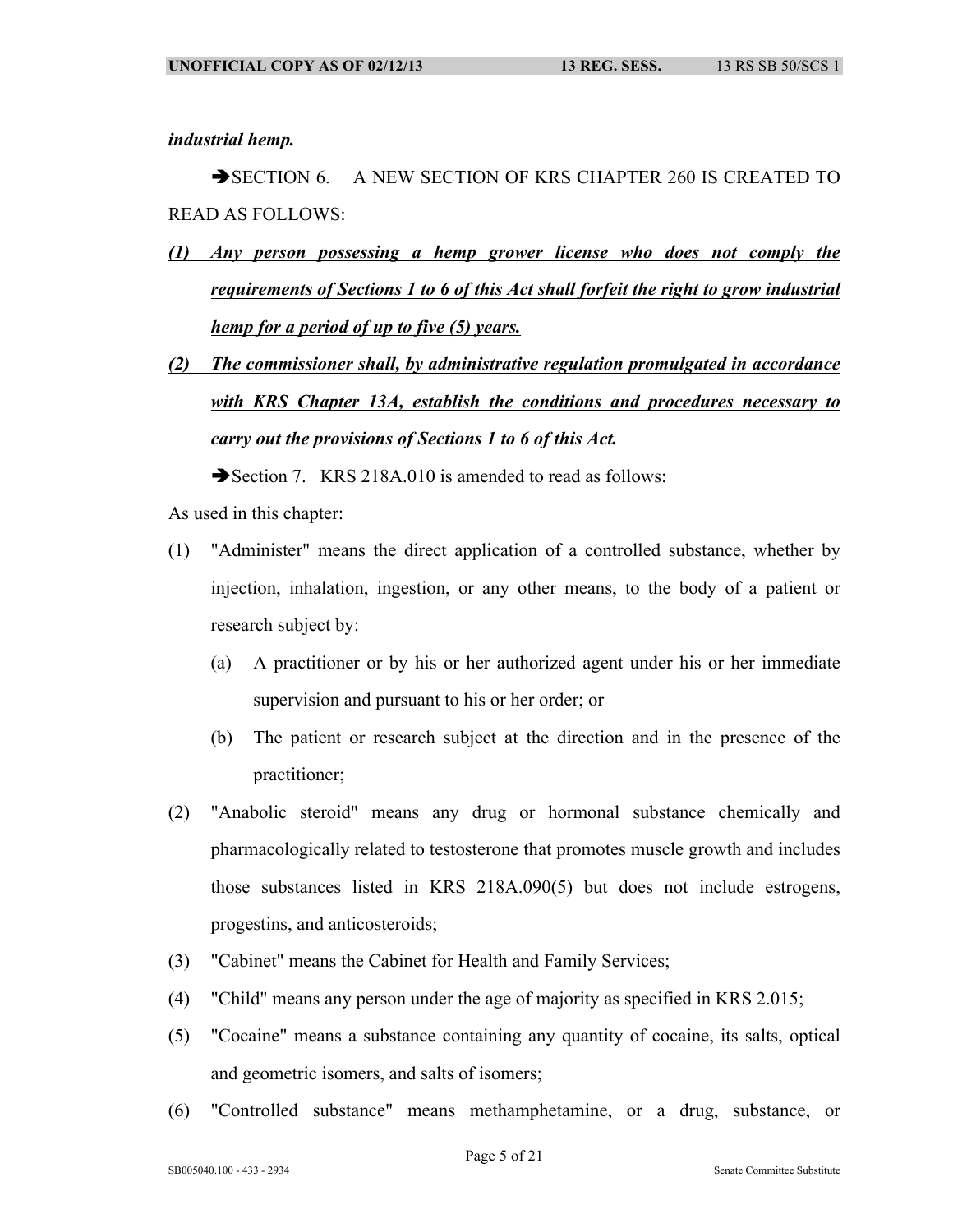immediate precursor in Schedules I through V and includes a controlled substance analogue;

- (7) (a) "Controlled substance analogue," except as provided in paragraph (b) of this subsection, means a substance:
	- 1. The chemical structure of which is substantially similar to the structure of a controlled substance in Schedule I or II; and
	- 2. Which has a stimulant, depressant, or hallucinogenic effect on the central nervous system that is substantially similar to or greater than the stimulant, depressant, or hallucinogenic effect on the central nervous system of a controlled substance in Schedule I or II; or
	- 3. With respect to a particular person, which such person represents or intends to have a stimulant, depressant, or hallucinogenic effect on the central nervous system that is substantially similar to or greater than the stimulant, depressant, or hallucinogenic effect on the central nervous system of a controlled substance in Schedule I or II.
	- (b) Such term does not include:
		- 1. Any substance for which there is an approved new drug application;
		- 2. With respect to a particular person, any substance if an exemption is in effect for investigational use for that person pursuant to federal law to the extent conduct with respect to such substance is pursuant to such exemption; or
		- 3. Any substance to the extent not intended for human consumption before the exemption described in subparagraph 2. of this paragraph takes effect with respect to that substance;
- (8) "Counterfeit substance" means a controlled substance which, or the container or labeling of which, without authorization, bears the trademark, trade name, or other identifying mark, imprint, number, or device, or any likeness thereof, of a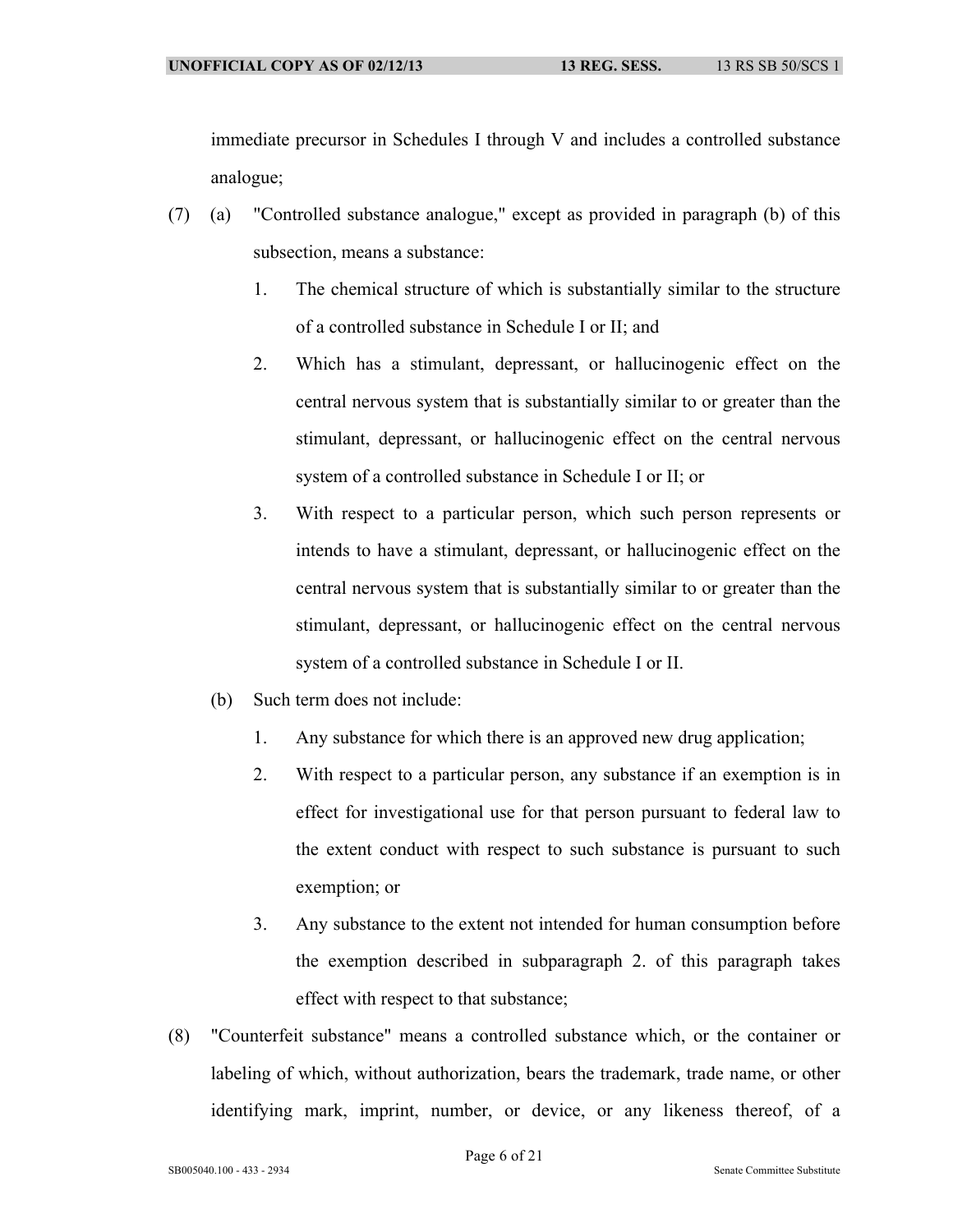manufacturer, distributor, or dispenser other than the person who in fact manufactured, distributed, or dispensed the substance;

- (9) "Dispense" means to deliver a controlled substance to an ultimate user or research subject by or pursuant to the lawful order of a practitioner, including the packaging, labeling, or compounding necessary to prepare the substance for that delivery;
- (10) "Dispenser" means a person who lawfully dispenses a Schedule II, III, IV, or V controlled substance to or for the use of an ultimate user;
- (11) "Distribute" means to deliver other than by administering or dispensing a controlled substance;
- (12) "Dosage unit" means a single pill, capsule, ampule, liquid, or other form of administration available as a single unit;
- (13) "Drug" means:
	- (a) Substances recognized as drugs in the official United States Pharmacopoeia, official Homeopathic Pharmacopoeia of the United States, or official National Formulary, or any supplement to any of them;
	- (b) Substances intended for use in the diagnosis, care, mitigation, treatment, or prevention of disease in man or animals;
	- (c) Substances (other than food) intended to affect the structure or any function of the body of man or animals; and
	- (d) Substances intended for use as a component of any article specified in this subsection.

It does not include devices or their components, parts, or accessories;

(14) "Good faith prior examination," as used in KRS Chapter 218A and for criminal prosecution only, means an in-person medical examination of the patient conducted by the prescribing practitioner or other health-care professional routinely relied upon in the ordinary course of his or her practice, at which time the patient is physically examined and a medical history of the patient is obtained. "In-person"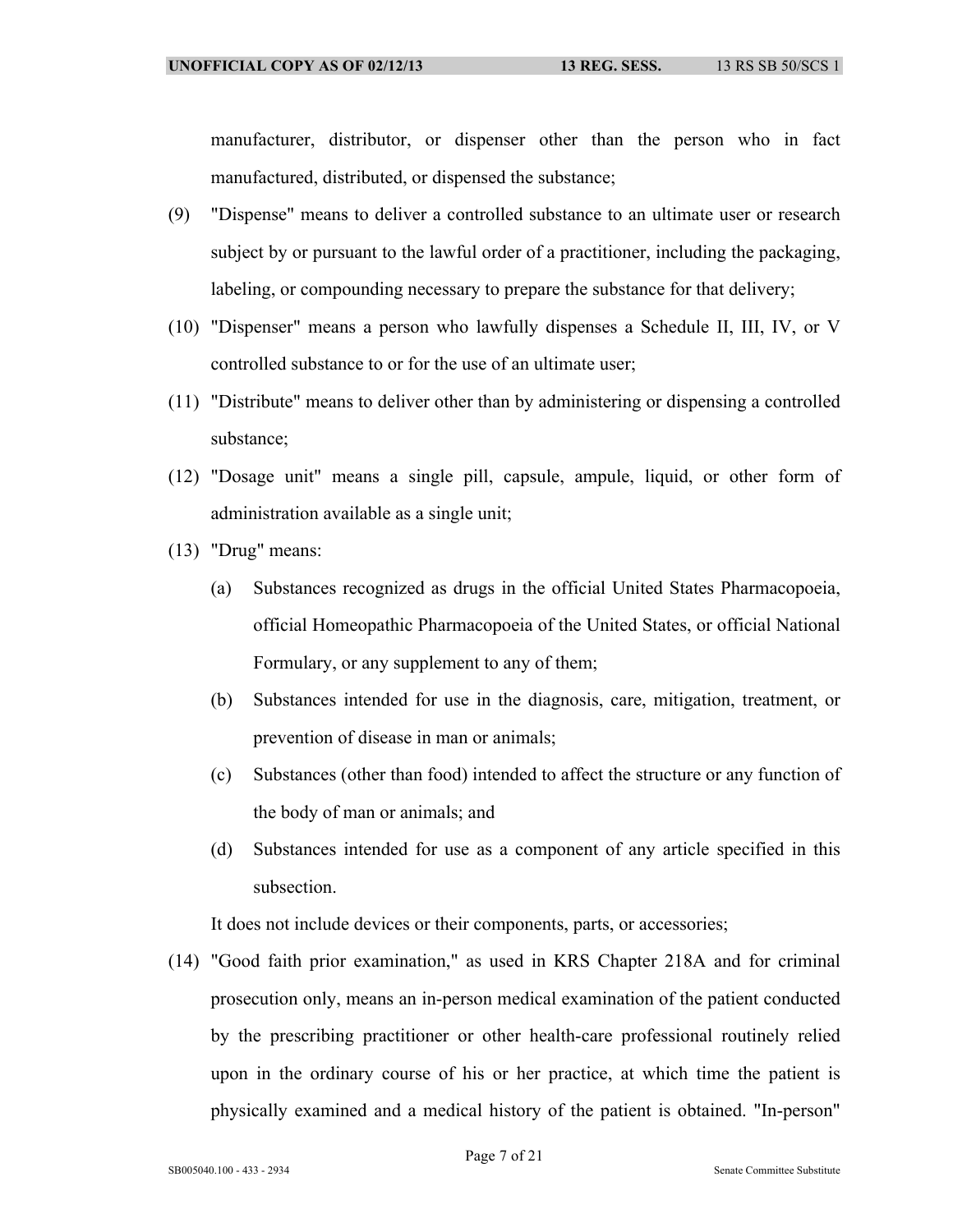includes telehealth examinations. This subsection shall not be applicable to hospice providers licensed pursuant to KRS Chapter 216B;

- (15) "Hazardous chemical substance" includes any chemical substance used or intended for use in the illegal manufacture of a controlled substance as defined in this section or the illegal manufacture of methamphetamine as defined in KRS 218A.1431, which:
	- (a) Poses an explosion hazard;
	- (b) Poses a fire hazard; or
	- (c) Is poisonous or injurious if handled, swallowed, or inhaled;
- (16) "Heroin" means a substance containing any quantity of heroin, or any of its salts, isomers, or salts of isomers;
- (17) "Immediate precursor" means a substance which is the principal compound commonly used or produced primarily for use, and which is an immediate chemical intermediary used or likely to be used in the manufacture of a controlled substance or methamphetamine, the control of which is necessary to prevent, curtail, or limit manufacture;
- (18) "Intent to manufacture" means any evidence which demonstrates a person's conscious objective to manufacture a controlled substance or methamphetamine. Such evidence includes but is not limited to statements and a chemical substance's usage, quantity, manner of storage, or proximity to other chemical substances or equipment used to manufacture a controlled substance or methamphetamine;
- (19) "Isomer" means the optical isomer, except as used in KRS 218A.050(3) and  $218A.070(1)(d)$ . As used in KRS  $218A.050(3)$ , the term "isomer" means the optical, positional, or geometric isomer. As used in KRS 218A.070(1)(d), the term "isomer" means the optical or geometric isomer;
- (20) "Manufacture," except as provided in KRS 218A.1431, means the production, preparation, propagation, compounding, conversion, or processing of a controlled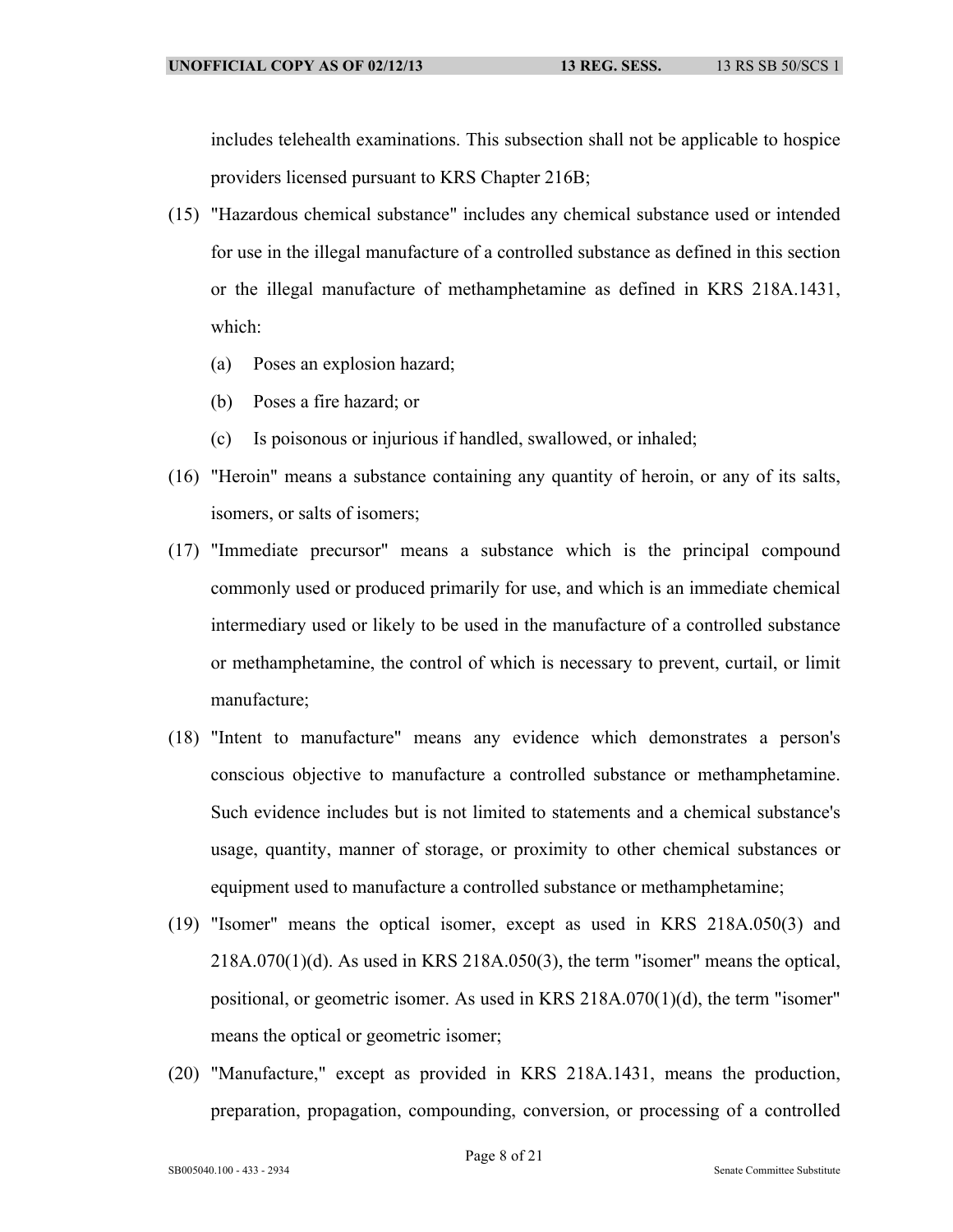substance, either directly or indirectly by extraction from substances of natural origin or independently by means of chemical synthesis, or by a combination of extraction and chemical synthesis, and includes any packaging or repackaging of the substance or labeling or relabeling of its container except that this term does not include activities:

- (a) By a practitioner as an incident to his or her administering or dispensing of a controlled substance in the course of his or her professional practice;
- (b) By a practitioner, or by his or her authorized agent under his supervision, for the purpose of, or as an incident to, research, teaching, or chemical analysis and not for sale; or
- (c) By a pharmacist as an incident to his or her dispensing of a controlled substance in the course of his or her professional practice;
- (21) "Marijuana" means all parts of the plant Cannabis sp., whether growing or not; the seeds thereof; the resin extracted from any part of the plant; and every compound, manufacture, salt, derivative, mixture, or preparation of the plant, its seeds or resin or any compound, mixture, or preparation which contains any quantity of these substances*. The term marijuana does not include industrial hemp as defined in Section 1 of this Act*;
- (22) "Medical history," as used in KRS Chapter 218A and for criminal prosecution only, means an accounting of a patient's medical background, including but not limited to prior medical conditions, prescriptions, and family background;
- (23) "Medical order," as used in KRS Chapter 218A and for criminal prosecution only, means a lawful order of a specifically identified practitioner for a specifically identified patient for the patient's health-care needs. "Medical order" may or may not include a prescription drug order;
- (24) "Medical record," as used in KRS Chapter 218A and for criminal prosecution only, means a record, other than for financial or billing purposes, relating to a patient,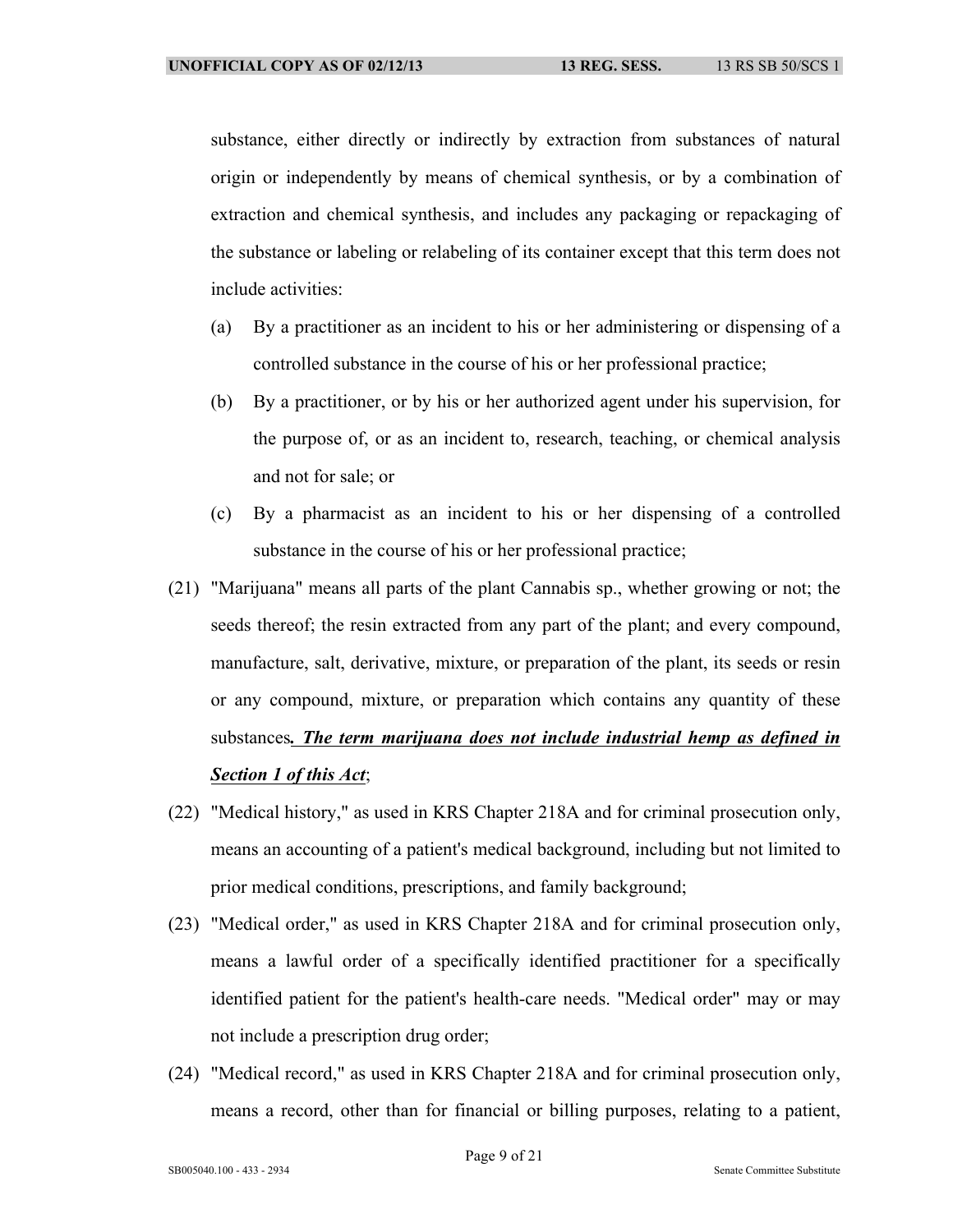kept by a practitioner as a result of the practitioner-patient relationship;

- (25) "Methamphetamine" means any substance that contains any quantity of methamphetamine, or any of its salts, isomers, or salts of isomers;
- (26) "Narcotic drug" means any of the following, whether produced directly or indirectly by extraction from substances of vegetable origin, or independently by means of chemical synthesis, or by a combination of extraction and chemical synthesis:
	- (a) Opium and opiate, and any salt, compound, derivative, or preparation of opium or opiate;
	- (b) Any salt, compound, isomer, derivative, or preparation thereof which is chemically equivalent or identical with any of the substances referred to in paragraph (a) of this subsection, but not including the isoquinoline alkaloids of opium;
	- (c) Opium poppy and poppy straw;
	- (d) Coca leaves, except coca leaves and extracts of coca leaves from which cocaine, ecgonine, and derivatives of ecgonine or their salts have been removed;
	- (e) Cocaine, its salts, optical and geometric isomers, and salts of isomers;
	- (f) Ecgonine, its derivatives, their salts, isomers, and salts of isomers; and
	- (g) Any compound, mixture, or preparation which contains any quantity of any of the substances referred to in paragraphs (a) to (f) of this subsection;
- (27) "Opiate" means any substance having an addiction-forming or addiction-sustaining liability similar to morphine or being capable of conversion into a drug having addiction-forming or addiction-sustaining liability. It does not include, unless specifically designated as controlled under KRS 218A.030, the dextrorotatory isomer of 3-methoxy-n-methylmorphinan and its salts (dextromethorphan). It does include its racemic and levorotatory forms;
- (28) "Opium poppy" means the plant of the species papaver somniferum L., except its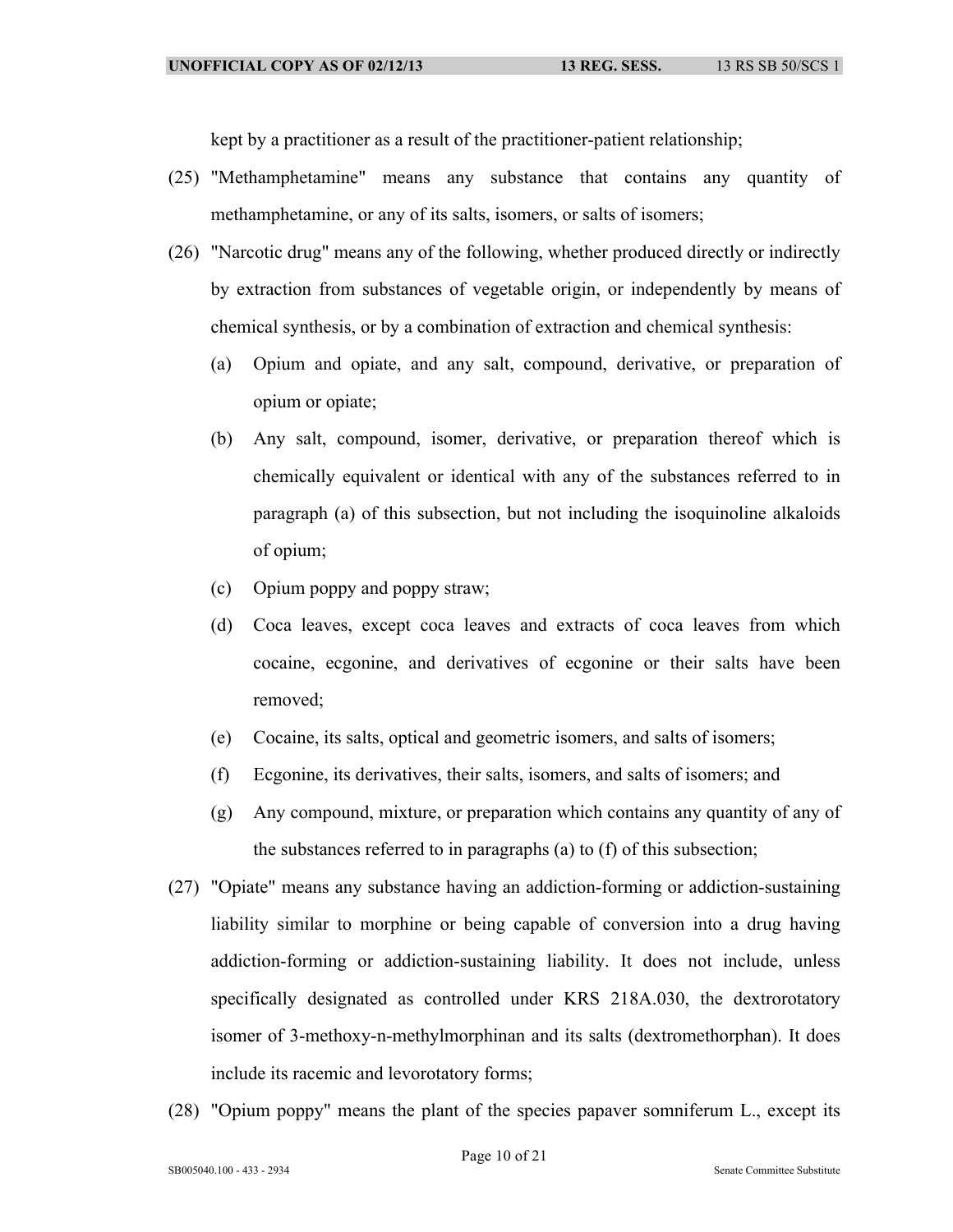seeds;

- (29) "Person" means individual, corporation, government or governmental subdivision or agency, business trust, estate, trust, partnership or association, or any other legal entity;
- (30) "Physical injury" has the same meaning it has in KRS 500.080;
- (31) "Poppy straw" means all parts, except the seeds, of the opium poppy, after mowing;
- (32) "Pharmacist" means a natural person licensed by this state to engage in the practice of the profession of pharmacy;
- (33) "Practitioner" means a physician, dentist, podiatrist, veterinarian, scientific investigator, optometrist as authorized in KRS 320.240, advanced practice registered nurse as authorized under KRS 314.011, or other person licensed, registered, or otherwise permitted by state or federal law to acquire, distribute, dispense, conduct research with respect to, or to administer a controlled substance in the course of professional practice or research in this state. "Practitioner" also includes a physician, dentist, podiatrist, veterinarian, or advanced practice registered nurse authorized under KRS 314.011 who is a resident of and actively practicing in a state other than Kentucky and who is licensed and has prescriptive authority for controlled substances under the professional licensing laws of another state, unless the person's Kentucky license has been revoked, suspended, restricted, or probated, in which case the terms of the Kentucky license shall prevail;
- (34) "Practitioner-patient relationship," as used in KRS Chapter 218A and for criminal prosecution only, means a medical relationship that exists between a patient and a practitioner or the practitioner's designee, after the practitioner or his or her designee has conducted at least one (1) good faith prior examination;
- (35) "Prescription" means a written, electronic, or oral order for a drug or medicine, or combination or mixture of drugs or medicines, or proprietary preparation, signed or given or authorized by a medical, dental, chiropody, veterinarian, optometric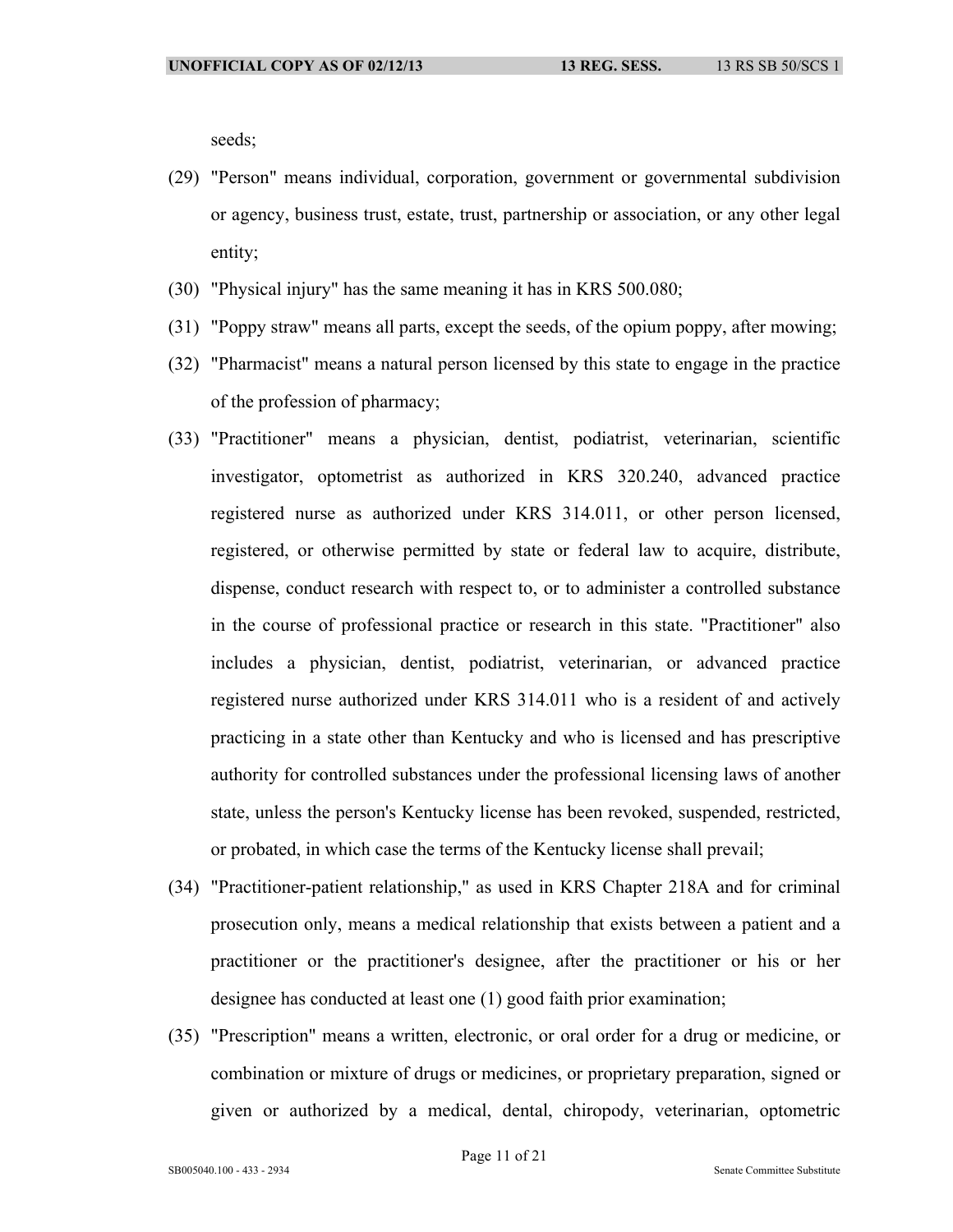practitioner, or advanced practice registered nurse, and intended for use in the diagnosis, cure, mitigation, treatment, or prevention of disease in man or other animals;

- (36) "Prescription blank," with reference to a controlled substance, means a document that meets the requirements of KRS 218A.204 and 217.216;
- (37) "Presumptive probation" means a sentence of probation not to exceed the maximum term specified for the offense, subject to conditions otherwise authorized by law, that is presumed to be the appropriate sentence for certain offenses designated in this chapter, notwithstanding contrary provisions of KRS Chapter 533. That presumption shall only be overcome by a finding on the record by the sentencing court of substantial and compelling reasons why the defendant cannot be safely and effectively supervised in the community, is not amenable to community-based treatment, or poses a significant risk to public safety;
- (38) "Production" includes the manufacture, planting, cultivation, growing, or harvesting of a controlled substance;
- (39) "Recovery program" means an evidence-based, nonclinical service that assists individuals and families working toward sustained recovery from substance use and other criminal risk factors. This can be done through an array of support programs and services that are delivered through residential and nonresidential means;
- (40) "Salvia" means Salvia divinorum or Salvinorin A and includes all parts of the plant presently classified botanically as Salvia divinorum, whether growing or not, the seeds thereof, any extract from any part of that plant, and every compound, manufacture, derivative, mixture, or preparation of that plant, its seeds, or its extracts, including salts, isomers, and salts of isomers whenever the existence of such salts, isomers, and salts of isomers is possible within the specific chemical designation of that plant, its seeds, or extracts. The term shall not include any other species in the genus salvia;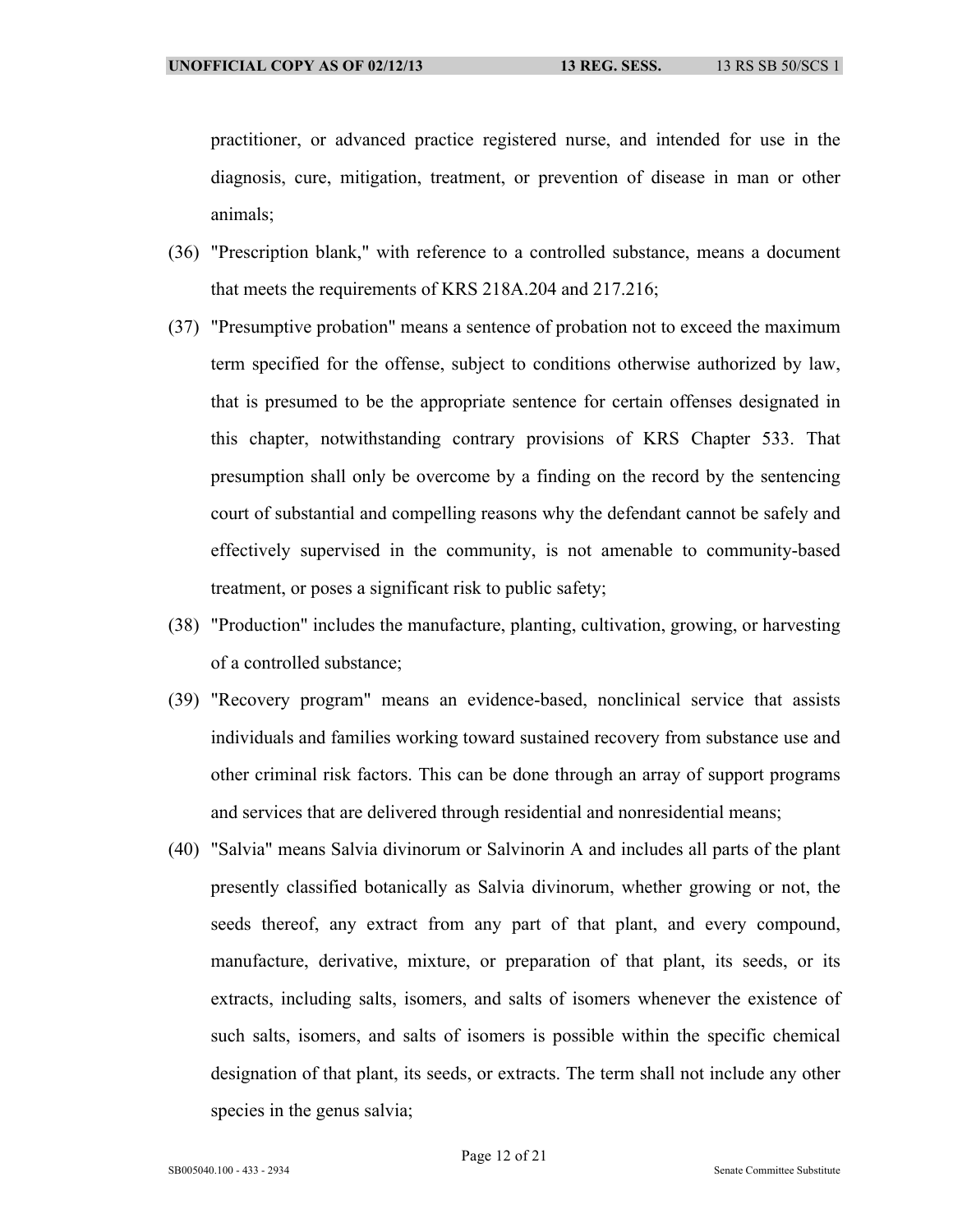- (41) "Second or subsequent offense" means that for the purposes of this chapter an offense is considered as a second or subsequent offense, if, prior to his or her conviction of the offense, the offender has at any time been convicted under this chapter, or under any statute of the United States, or of any state relating to substances classified as controlled substances or counterfeit substances, except that a prior conviction for a nontrafficking offense shall be treated as a prior offense only when the subsequent offense is a nontrafficking offense. For the purposes of this section, a conviction voided under KRS 218A.275 or 218A.276 shall not constitute a conviction under this chapter;
- (42) "Sell" means to dispose of a controlled substance to another person for consideration or in furtherance of commercial distribution;
- (43) "Serious physical injury" has the same meaning it has in KRS 500.080;
- (44) "Synthetic cannabinoids or piperazines" means any chemical compound which is not approved by the United States Food and Drug Administration or, if approved, which is not dispensed or possessed in accordance with state and federal law, that contains Benzylpiperazine (BZP); Trifluoromethylphenylpiperazine (TFMPP); 1,1- Dimethylheptyl-11-hydroxytetrahydrocannabinol (HU-210); 1-Butyl-3-(1 naphthoyl)indole; 1-Pentyl-3-(1-naphthoyl)indole; dexanabinol (HU-211); or any compound in the following structural classes:
	- (a) Naphthoylindoles: Any compound containing a 3-(1-naphthoyl)indole structure with substitution at the nitrogen atom of the indole ring by an alkyl, haloalkyl, alkenyl, cycloalkylmethyl, cycloalkylethyl, 1-(N-methyl-2 piperidinyl)methyl, or 2-(4-morpholinyl)ethyl group, whether or not further substituted in the indole ring to any extent and whether or not substituted in the naphthyl ring to any extent. Examples of this structural class include but are not limited to JWH-015, JWH-018, JWH-019, JWH-073, JWH-081, JWH-122, JWH-200, and AM-2201;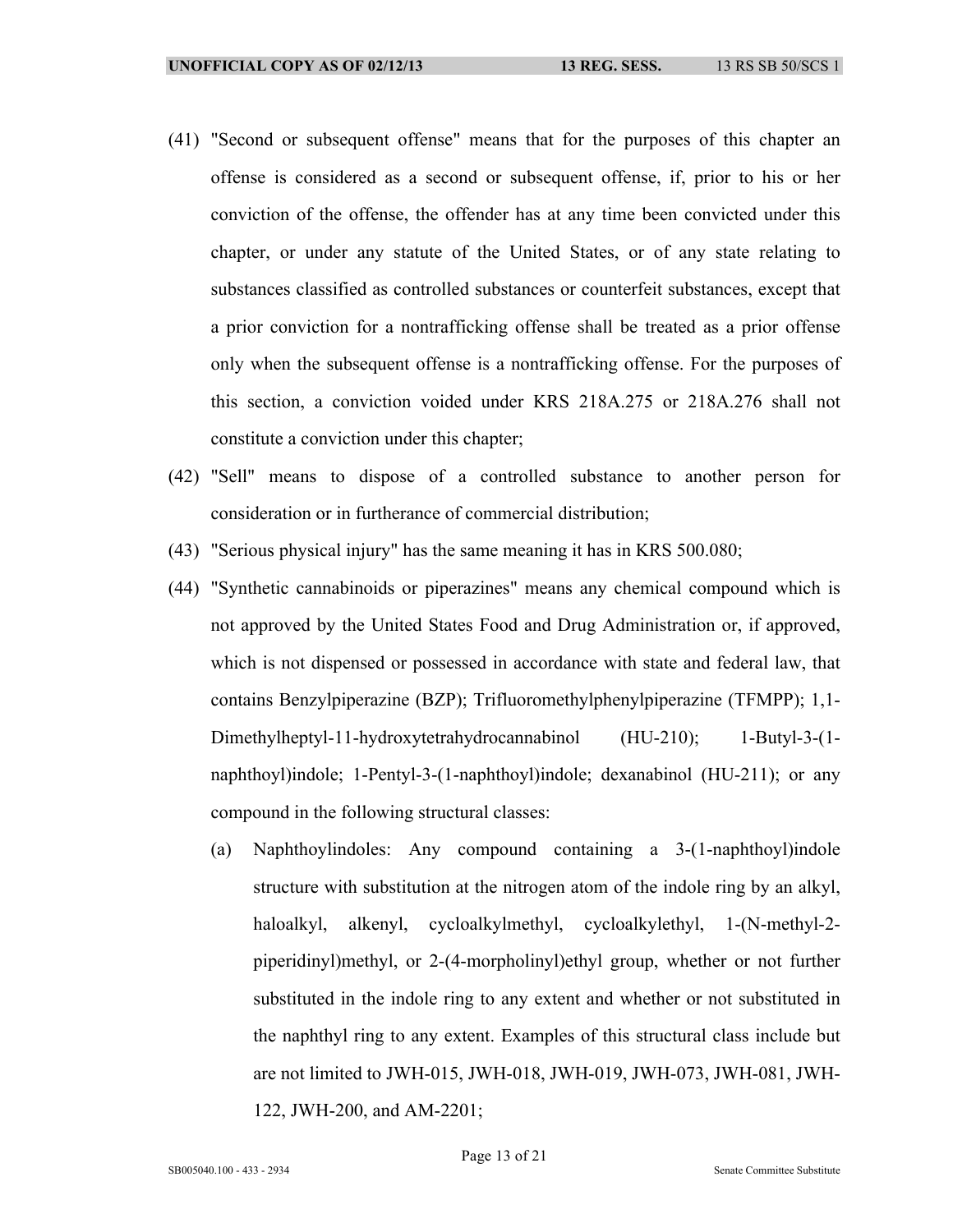- (b) Phenylacetylindoles: Any compound containing a 3-phenylacetylindole structure with substitution at the nitrogen atom of the indole ring by an alkyl, haloalkyl, alkenyl, cycloalkylmethyl, cycloalkylethyl, 1-(N-methyl-2 piperidinyl)methyl, or 2-(4-morpholinyl)ethyl group whether or not further substituted in the indole ring to any extent and whether or not substituted in the phenyl ring to any extent. Examples of this structural class include but are not limited to JWH-167, JWH-250, JWH-251, and RCS-8;
- (c) Benzoylindoles: Any compound containing a 3-(benzoyl)indole structure with substitution at the nitrogen atom of the indole ring by an alkyl, haloalkyl, alkenyl, cycloalkylmethyl, cycloalkylethyl, 1-(N-methyl-2 piperidinyl)methyl, or 2-(4-morpholinyl)ethyl group whether or not further substituted in the indole ring to any extent and whether or not substituted in the phenyl ring to any extent. Examples of this structural class include but are not limited to AM-630, AM-2233, AM-694, Pravadoline (WIN 48,098), and  $RCS-4$ ;
- (d) Cyclohexylphenols: Any compound containing a 2-(3 hydroxycyclohexyl)phenol structure with substitution at the 5-position of the phenolic ring by an alkyl, haloalkyl, alkenyl, cycloalkylmethyl, cycloalkylethyl, 1-(N-methyl-2-piperidinyl)methyl, or 2-(4-morpholinyl)ethyl group whether or not substituted in the cyclohexyl ring to any extent. Examples of this structural class include but are not limited to CP 47,497 and its C8 homologue (cannabicyclohexanol);
- (e) Naphthylmethylindoles: Any compound containing a 1H-indol-3-yl-(1 naphthyl)methane structure with substitution at the nitrogen atom of the indole ring by an alkyl, haloalkyl, alkenyl, cycloalkylmethyl, cycloalkylethyl, 1-(N-methyl-2-piperidinyl)methyl, or 2-(4-morpholinyl)ethyl group whether or not further substituted in the indole ring to any extent and whether or not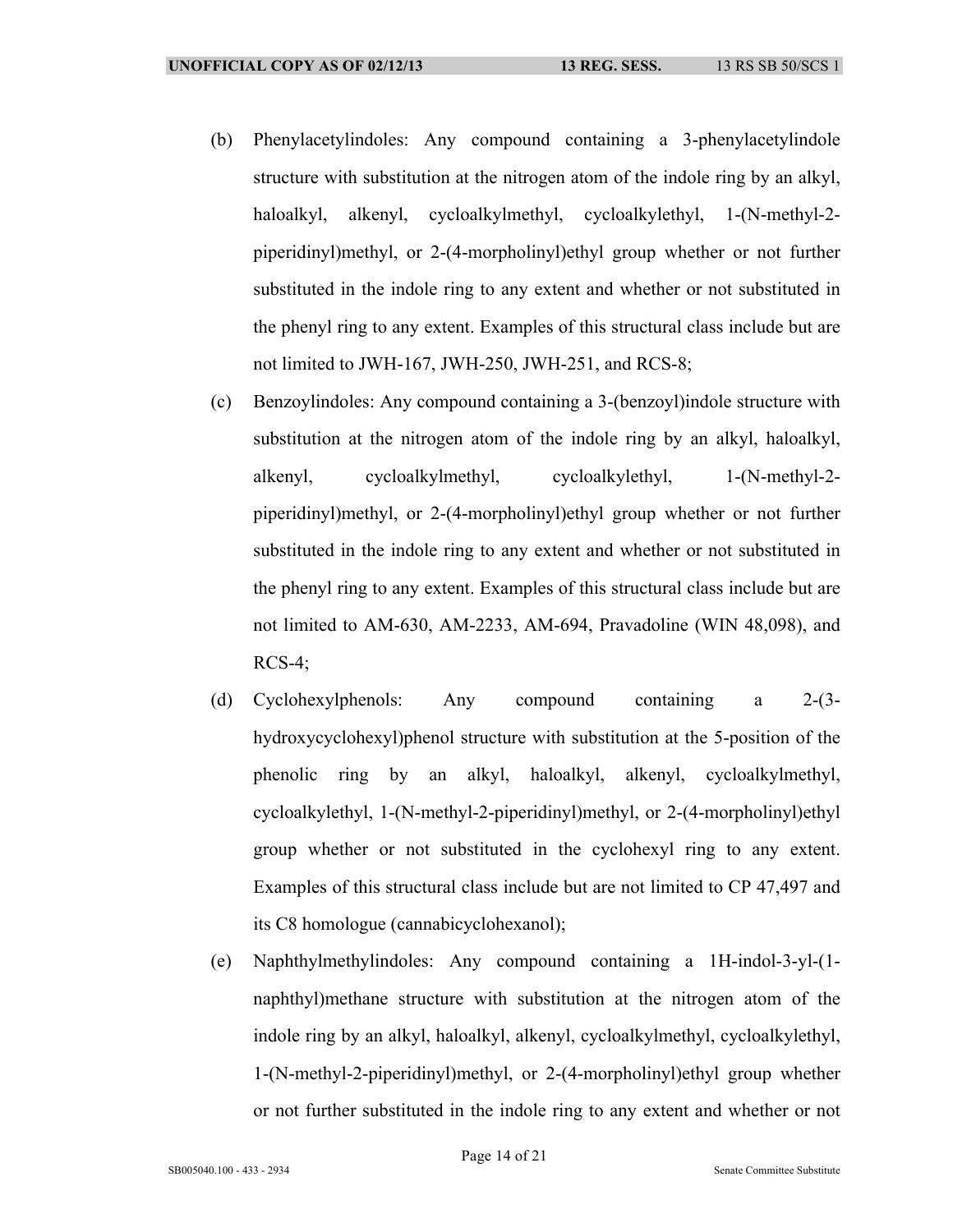substituted in the naphthyl ring to any extent. Examples of this structural class include but are not limited to JWH-175, JWH-184, and JWH-185;

- (f) Naphthoylpyrroles: Any compound containing a 3-(1-naphthoyl)pyrrole structure with substitution at the nitrogen atom of the pyrrole ring by an alkyl, haloalkyl, alkenyl, cycloalkylmethyl, cycloalkylethyl, 1-(N-methyl-2 piperidinyl)methyl, or 2-(4-morpholinyl)ethyl group whether or not further substituted in the pyrrole ring to any extent and whether or not substituted in the naphthyl ring to any extent. Examples of this structural class include but are not limited to JWH-030, JWH-145, JWH-146, JWH-307, and JWH-368;
- (g) Naphthylmethylindenes: Any compound containing a 1-(1 naphthylmethyl)indene structure with substitution at the 3-position of the indene ring by an alkyl, haloalkyl, alkenyl, cycloalkylmethyl, cycloalkylethyl, 1-(N-methyl-2-piperidinyl)methyl, or 2-(4-morpholinyl)ethyl group whether or not further substituted in the indene ring to any extent and whether or not substituted in the naphthyl ring to any extent. Examples of this structural class include but are not limited to JWH-176; or
- (h) Any other synthetic cannabinoid or piperazine which is not approved by the United States Food and Drug Administration or, if approved, which is not dispensed or possessed in accordance with state and federal law;
- (45) "Synthetic cathinones" means any chemical compound which is not approved by the United States Food and Drug Administration or, if approved, which is not dispensed or possessed in accordance with state and federal law (not including bupropion or compounds listed under a different schedule) structurally derived from 2-aminopropan-1-one by substitution at the 1-position with either phenyl, naphthyl, or thiophene ring systems, whether or not the compound is further modified in one (1) or more of the following ways:
	- (a) By substitution in the ring system to any extent with alkyl, alkylenedioxy,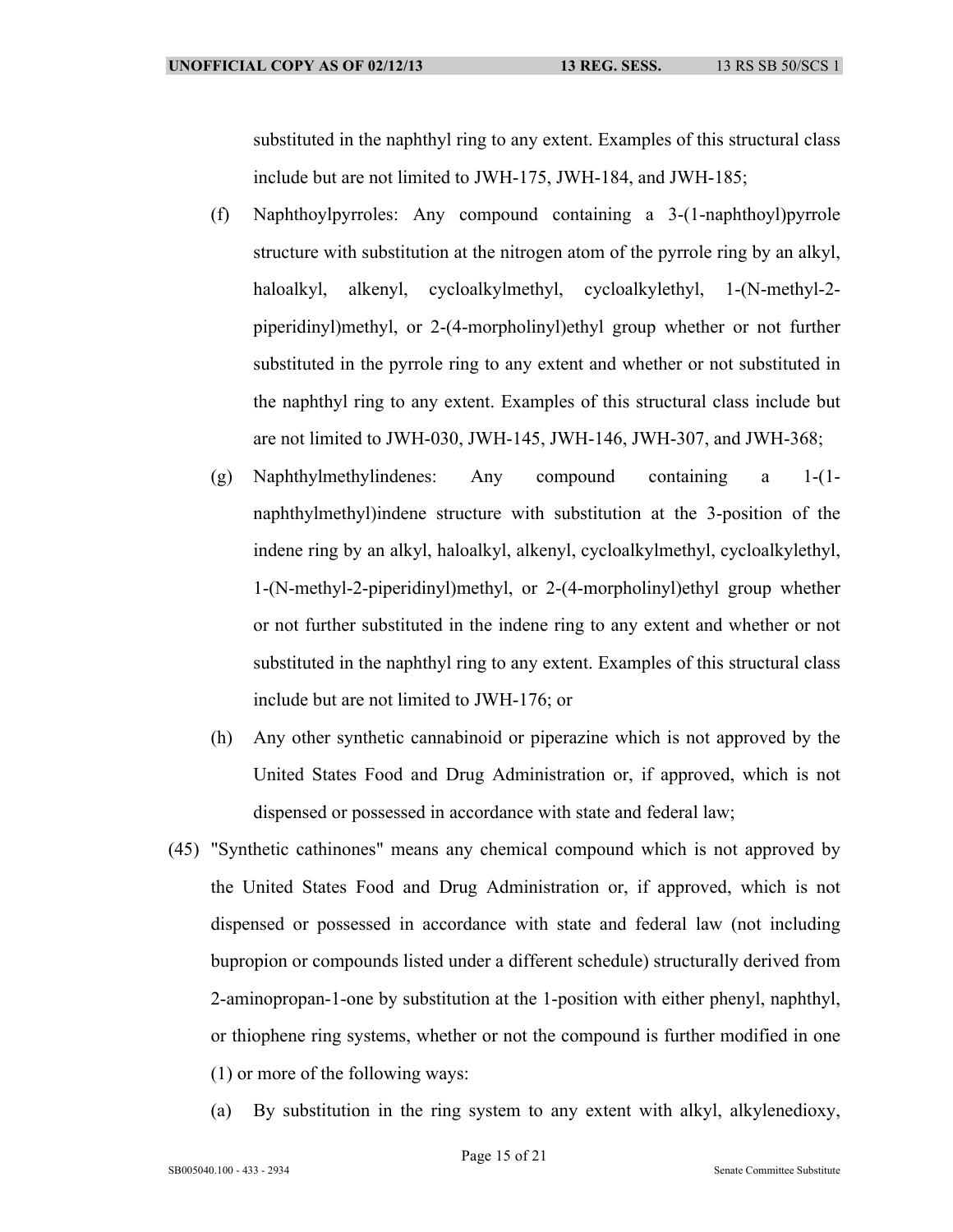alkoxy, haloalkyl, hydroxyl, or halide substituents, whether or not further substituted in the ring system by one (1) or more other univalent substituents. Examples of this class include but are not limited to 3,4- Methylenedioxycathinone (bk-MDA);

- (b) By substitution at the 3-position with an acyclic alkyl substituent. Examples of this class include but are not limited to 2-methylamino-1-phenylbutan-1 one (buphedrone);
- (c) By substitution at the 2-amino nitrogen atom with alkyl, dialkyl, benzyl, or methoxybenzyl groups, or by inclusion of the 2-amino nitrogen atom in a cyclic structure. Examples of this class include but are not limited to Dimethylcathinone, Ethcathinone, and  $α$ -Pyrrolidinopropiophenone ( $α$ -PPP); or
- (d) Any other synthetic cathinone which is not approved by the United States Food and Drug Administration or, if approved, is not dispensed or possessed in accordance with state or federal law;
- (46) "Synthetic drugs" means any synthetic cannabinoids or piperazines or any synthetic cathinones;
- (47) "Telehealth" has the same meaning it has in KRS 311.550;
- (48) "Tetrahydrocannabinols" means synthetic equivalents of the substances contained in the plant, or in the resinous extractives of the plant Cannabis, sp. or synthetic substances, derivatives, and their isomers with similar chemical structure and pharmacological activity such as the following:
	- (a) Delta 1 cis or trans tetrahydrocannabinol, and their optical isomers;
	- (b) Delta 6 cis or trans tetrahydrocannabinol, and their optical isomers; and
	- (c) Delta 3, 4 cis or trans tetrahydrocannabinol, and its optical isomers;
- (49) "Traffic," except as provided in KRS 218A.1431, means to manufacture, distribute, dispense, sell, transfer, or possess with intent to manufacture, distribute, dispense,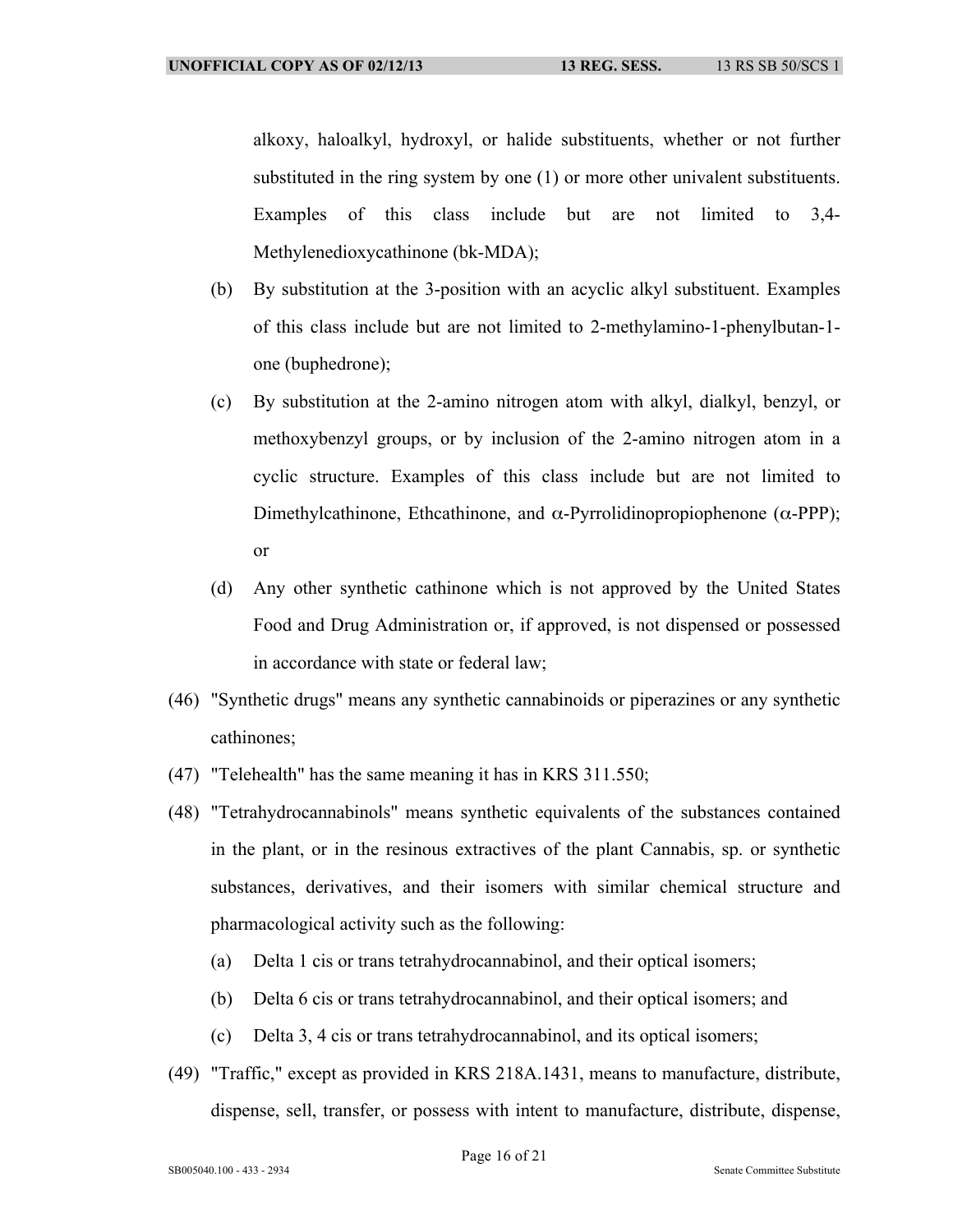or sell a controlled substance;

- (50) "Transfer" means to dispose of a controlled substance to another person without consideration and not in furtherance of commercial distribution; and
- (51) "Ultimate user" means a person who lawfully possesses a controlled substance for his or her own use or for the use of a member of his or her household or for administering to an animal owned by him or her or by a member of his or her household.

Section 8. KRS 260.853 is amended to read as follows:

- (1) The Department of Agriculture shall promote the research and development of markets for Kentucky industrial hemp and hemp products<del>[ after the selection and</del> establishment of the industrial hemp research program and the Industrial Hemp Commission, and provided that adequate funds are available for these purposes from the industrial hemp program fund. The department shall work cooperatively with selected Kentucky university or universities' agricultural research programs utilizing the expertise of the university or universities in the area of agricultural research.
- (2) The Council on Postsecondary Education shall *assist in the selection of*[select] a university or universities where the industrial hemp research program is to be established, after proposals are considered from all interested universities with agriculture departments in Kentucky.
- (3) The selected institutions' industrial hemp research program shall undertake research of industrial hemp production in the state. The department shall assist the industrial hemp research program in obtaining the necessary federal permits *if required* from the United States Drug Enforcement Agency or appropriate federal agency. In undertaking the industrial hemp research program, the university or universities are authorized to:
	- (a) Grow industrial hemp to conduct agronomy research and analysis of required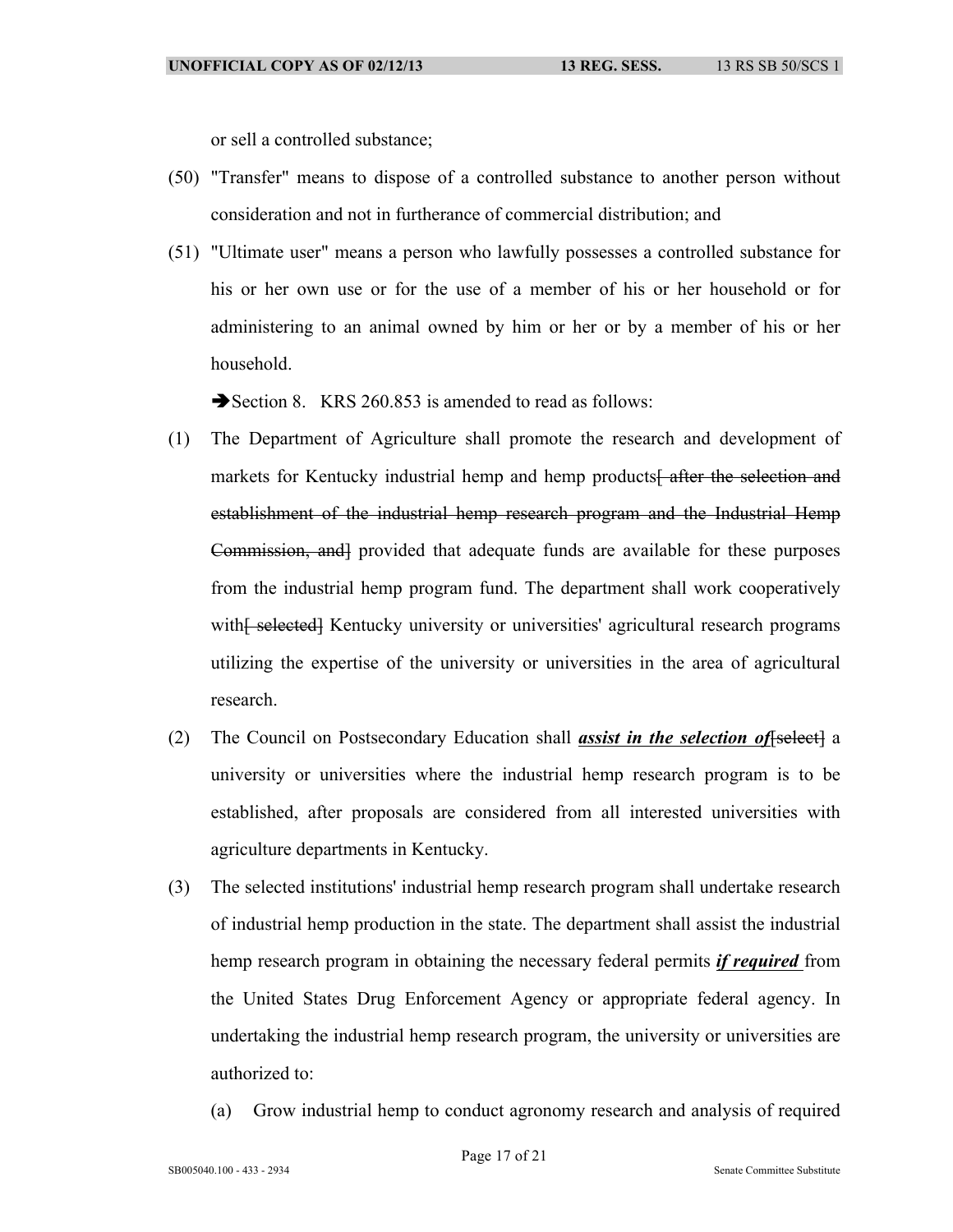soils, growing conditions, and harvest methods relating to the production of industrial hemp for commercial products, including but not limited to hemp seed, paper, clothing, and oils;

- (b) Conduct seed research on various types of industrial hemp that are best suited to be grown in Kentucky, including but not limited to seed availability, creation of Kentucky hybrid types, in-the-ground variety trials and seed production;
- (c) Study the economic feasibility of developing an industrial hemp market in various types of industrial hemp that can be grown in the Commonwealth;
- (d) Report on the estimated value-added benefits, including environmental benefits, that Kentucky businesses would reap by having an industrial hemp market of Kentucky-grown industrial hemp varieties in the Commonwealth;
- (e) Study the agronomy research being conducted worldwide relating to industrial hemp varieties, production, and utilization;
- (f) Research and promote Kentucky industrial hemp and hemp seed on the world market that can be grown on farms in the Commonwealth; and
- (g) Study the feasibility of attracting private funding for the Kentucky industrial hemp research program.
- (4) The authorization granted in subsection (3) of this section shall not subject the industrial hemp research program or the selected university or universities where it is located to any criminal liability under the controlled substances laws of the Commonwealth. This exemption from criminal liability is a limited exemption that shall be strictly construed and that shall not apply to any activities of the industrial hemp research program or the selected university or universities that are not expressly permitted in the authorization.
- (5) The authorization granted in subsection (3) of this section shall not alter, amend, or repeal by implication any provision of the Kentucky Revised Statutes relating to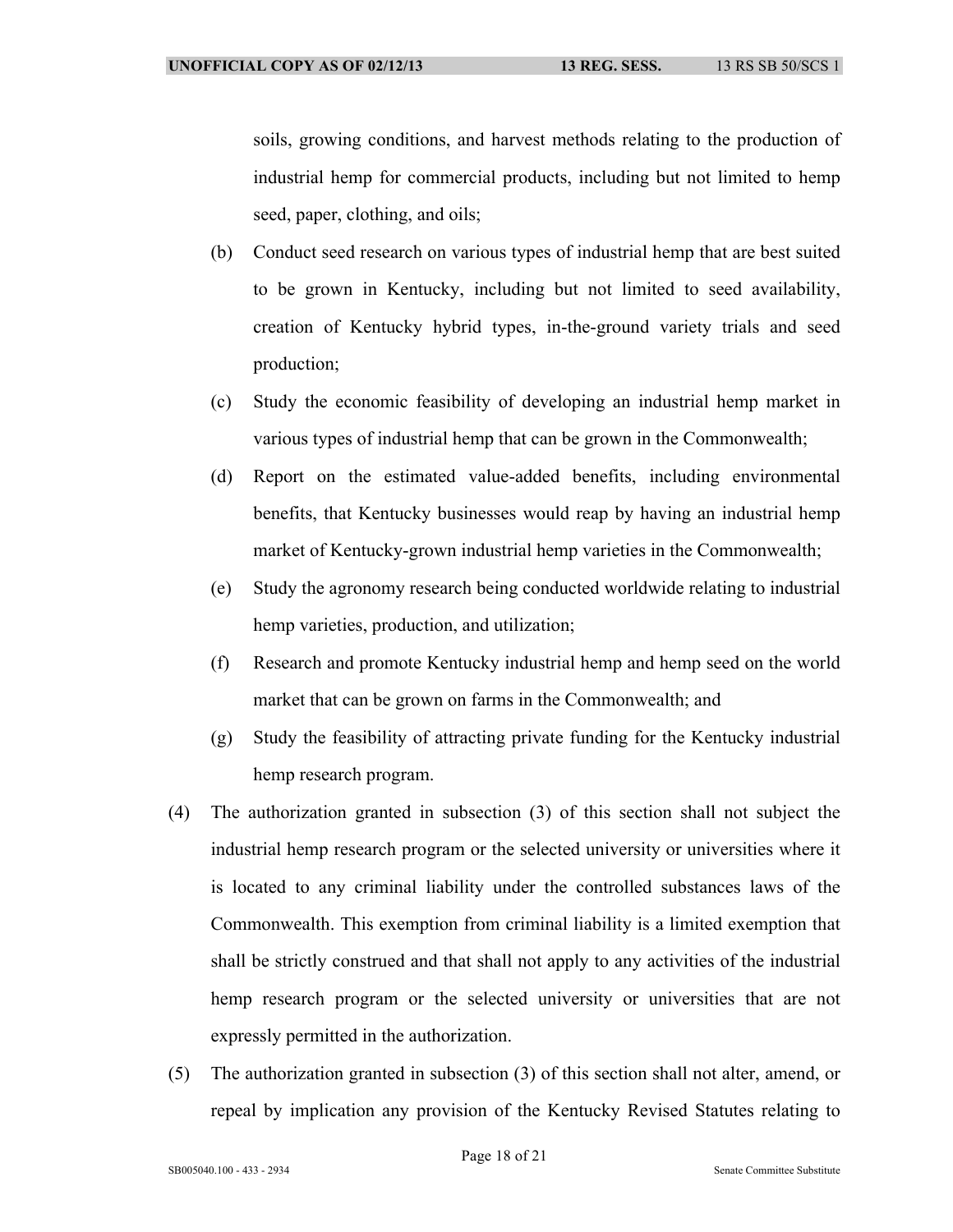controlled substances.

- (6) The selected university or universities of the industrial hemp research program shall notify the headquarters of the Department of Kentucky State Police, the local barracks of the Department of Kentucky State Police, and all other local law enforcement agencies of the duration, size, and location of all industrial hemp plots.
- (7) The Commissioner and the university or universities may cooperatively seek funds from both public and private sources to implement this section. The funds shall be deposited into the industrial hemp program fund.
- (8) By October 1, 2001, and annually thereafter, the university or universities shall report on the status and progress of the industrial hemp research program authorized by this section to the Commissioner, the Industrial Hemp Commission, and the Interim Joint Committee on Agriculture, and the Interim Joint Committee on Natural Resources and Environment.

 $\rightarrow$  Section 9. KRS 260.857 is amended to read as follows:

The Kentucky Industrial Hemp Commission is created and is attached to the Department of Agriculture for administrative purposes. The membership of the commission shall consist of at least *twenty (20)*[seventeen (17)] members as follows:

- (1) The Speaker of the House of Representatives or the Speaker's designee;
- (2) The President of the Senate or the President's designee;
- (3) The chair of the Senate Agriculture Committee;
- (4) The chair of the House Agriculture and Small Business Committee;
- (5) The Commissioner of the Department of Agriculture or the Commissioner's designee;
- (6) The commissioner of the Department of Kentucky State Police or the commissioner's designee;
- (7) The executive director of the Governor's Office of Agricultural Policy or the executive director's designee;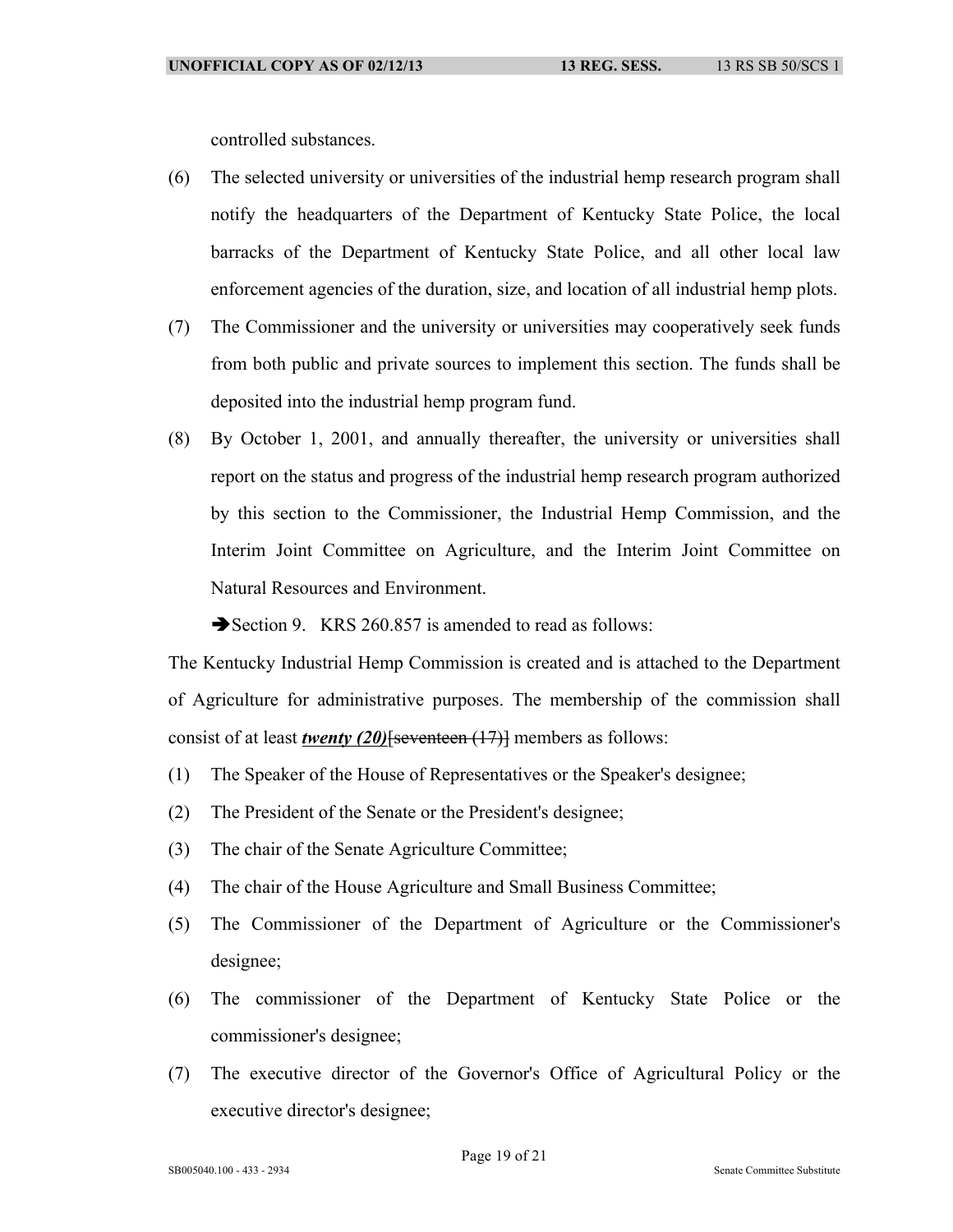- (8) *The dean of the University of Kentucky College of Agriculture or the dean's designee*[The chairs of the agriculture departments at the Kentucky university or universities where the industrial hemp research program is to be established];
- (9) *One (1) member representing Eastern Kentucky University, Kentucky State University, the University of Louisville, Morehead State University, Murray State University, Northern Kentucky University, or Western Kentucky University. These institutions shall be represented on the commission in rotation. Each institution choosing to participate shall be represented for two (2) years and then replaced by another of these institutions choosing to participate, in an order determined by the chair. No institution shall be returned to representation on the commission until each of the other institutions choosing to participate has been represented;*
- *(10)* The president of the Kentucky Hemp Growers Cooperative Association;
- *(11)*[(10)] The president of the Kentucky Sheriffs' Association *or the association president's designee*;
- *(12)*[(11)] The president of the Kentucky Association of Chiefs of Police *or the association president's designee*;  $\frac{1}{2}$
- *(13)*[(12)] Six (6) members, three (3) appointed by the Speaker of the House and three (3) by the President of the Senate<del>[, representing the following interests:</del>
	- (a) Kentucky farmers with an interest in growing industrial hemp;
	- (b) Retailers of industrial hemp products;
	- (c) Wholesalers of industrial hemp products; and
	- (d) Manufacturers of industrial hemp products]*; and*

## *(14) Two (2) at-large members on a recommendation of the chair and approved by a majority of the members of the commission*.

 $\rightarrow$  Section 10. KRS 260.859 is amended to read as follows:

A majority of the members of the commission shall constitute a quorum. The members